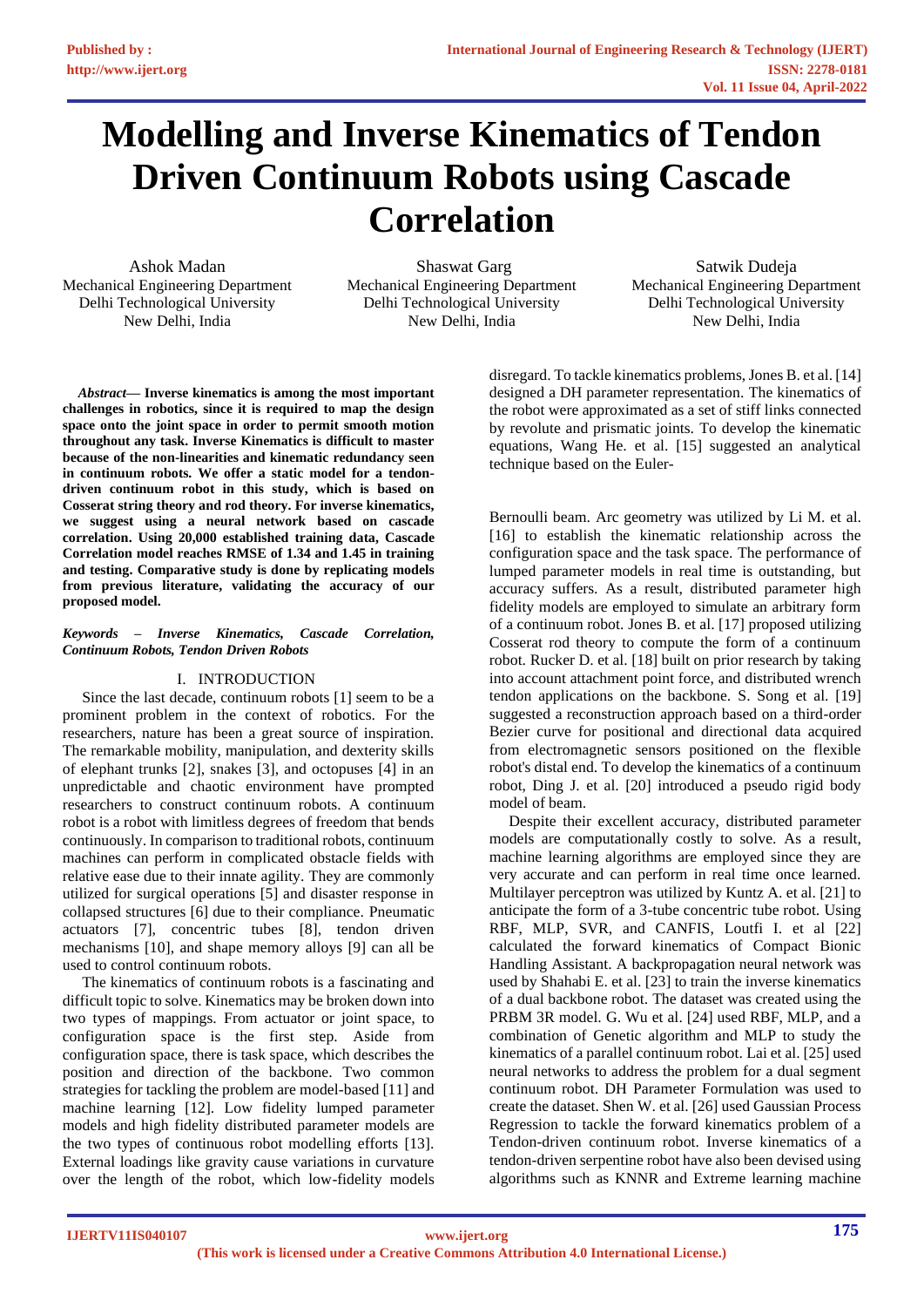[27]. Thuruthel et al. [28] developed an MLP model to deal with several solution problems in inverse kinematics utilizing diverse mappings across configuration and task space.

 Many existing learning-based kinematic solutions for continuum robots, on the other hand, have a large degree of inaccuracy, making them unsuitable for application in contexts such as surgical operations, where precision is critical. As a result, we concentrate on employing invertible neural networks to solve the problem. The method is evaluated on a Cosserat Rod theory-based Tendon-driven continuum robot with DOFs.

 The following is how the rest of the paper is organised: The design of the Tendon-driven continuum robot is presented in Section II. The forward kinematic modelling study utilising Cosserat Rod theory is presented in Section III. In Section IV, a cascade correlation network model is used to train the robot's inverse kinematics. The results of the suggested integrated accuracy enhancement approach are presented in Section V to validate its efficacy. The conclusion of this study is presented in Section VI.

## II. MODELLING OF CONTINUUM ROBOT

The Cosserat model introduced in [29] is used to represent the kinematics of the continuum robot. Both the tendon attachment points force and the distributional wrench the tendon exerts along the length of the backbone are taken into account in the aforementioned model. The backbone is defined by a p(s) center-line curve and R orientation (s). Therefore, the homogenous rigid body transformation is given by  $-$ 

$$
g(s) = \begin{bmatrix} R(s) & p(s) \\ 0 & 0 \end{bmatrix}
$$

Given the linear and angular rates of change of  $g(s)$  as  $v(s)$ and  $u(s)$ . Thus, the evolution of  $g(s)$  along s is defined as –

$$
\begin{aligned} \dot{R}(s) &= R(s)\hat{u}(s) \\ \dot{p}(s) &= R(s)\nu(s) \end{aligned}
$$

The equations of static equilibrium of an arbitrary section of rod are given by [30] –

$$
\begin{aligned}\n\dot{n}(s) + f(s) &= 0 \\
\dot{m}(s) + \dot{p}(s) \times n(s) + l(s) &= 0 \\
n(s) &= R(s)K_{se}(s)(v(s) - v^*(s)) \\
m(s) &= R(s)K_{bt}(s)(u(s) - u^*(s))\n\end{aligned}
$$

Where, the applied force distribution per unit of  $s$  is given by  $f$  the applied moment distribution per unit of  $s$  is  $l$ .  $n$  and  $m$  denote the internal force and moment vectors respectively. The kinematic variables in undeformed reference configuration are given by  $v^*$  and  $u^*$ .  $K_{se}$  is the stiffness matrix for shear and extension and  $K_{bt}$  is the matrix for bending and torsion. Now combining the rod model with the Cosserat model for extensible strings to describe the tendons we get –

$$
f = f_e + f_t
$$
  

$$
l = l_e + l_t
$$

Where,  $f_e$  and  $l_e$  are truly external distribution loads and  $f_t$ and  $l_t$  are distribution loads due to tendon tension. The tendon location in the body coordinate frame is given by –  $r_i(s) = [x_i(s) \quad y_i(s) \quad 0]^T$ 

The parametric space curve defining the tendon path in deformed state is given by –

 $p_i(s) = R(s)r_i(s) + p(s)$ 

The distribution loads due to tendon tension is given by –

$$
f_t = -\sum_{i=1}^n \tau_i \frac{p_i^2}{||p_i||^3} \ddot{p_i}
$$

$$
l_t = -\sum_{i=1}^n \tau_i (Rr_i) \frac{p_i^2}{||p_i||^3} \ddot{p_i}
$$

After expressing the force and moment distributions in kinematic variables, we finally get –

$$
\begin{bmatrix} \dot{v} \\ \dot{u} \end{bmatrix} = \begin{bmatrix} K_{se} + A & G \\ B & K_{bt} + H \end{bmatrix}^{-1} \begin{bmatrix} d \\ c \end{bmatrix}
$$

# III. CONTINUUM ROBOT MODEL

For this study we work with robot with spring steel backbone with acrylic spacer disks and a single Kevlar tendon. To create an experimentally accurate model of tendon robot, the parameters are taken from [31]. The rod parameters were calibrated using weight release trial method. The properties of the steel backbone continuum robot are shown in Table. 1.

TABLE I. TENDON ROBOT PARAMETERS

| <b>Properties</b>        | <b>Variable</b>    | <b>Value</b>                   |  |
|--------------------------|--------------------|--------------------------------|--|
| Backbone Length          | L(m)               | 0.4                            |  |
| <b>Backbone Diameter</b> | r(m)               | 0.0009                         |  |
| Tendon offset            | l(m)               | 0.019                          |  |
| Mass of system           | т<br>$\frac{1}{2}$ | $[9.81 \ 0]$<br>$\overline{0}$ |  |
| Direction of gravity     | ρ                  | 39317                          |  |
| Density                  | E(Pa)              | $207e^9$                       |  |
| Elastic Modulus          | G(Pa)              | $7.96e^{10}$                   |  |
| <b>Shear Modulus</b>     | L(m)               | 0.4                            |  |

 End effector position and orientation are computed for various tendon tension representations by solving static equations using the ode45 solver. The routines are written in MATLAB and solved with the "fsolve" using Levenberg Marquardt solver. Following that, the rotation matrix is transformed to quaternions. Quaternions are versatile and don't have parameterization singularities (gimble lock).



Figure 1. Workspace of the continuum robot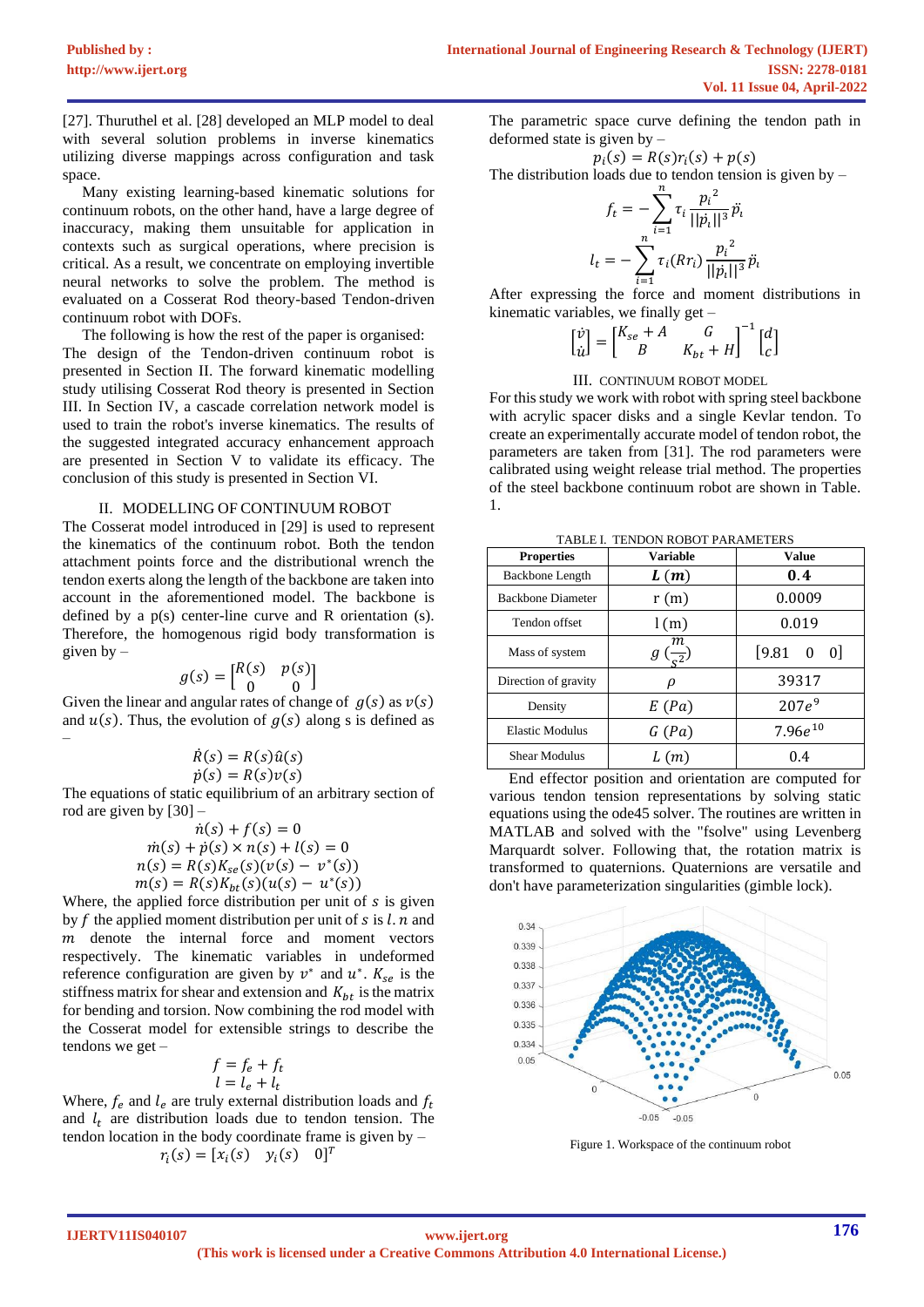Quaternions also provide smooth orientation interpolation and efficient rotation composition. The reachable places of the robot end effector are referred to as the robot workspace. The point cloud in Fig. 1 displays the end effector position, which was mapped to configuration space using a 20000 set of randomized tendon tensions.

# IV. CASCADE CORRELATION

In artificial neural networks, during the backpropagation step, the weights in the network are changing at once, which leads to the moving target problem. This leads to slow learning as the hidden units observe a constantly changing environment. Cascade correlation algorithm as shown in Fig. 2 was proposed to solve the problem [32].



Figure 2. Cascade Network Architecture

 Cascade correlation network as shown in Fig starts with the minimal network and then train and add new hidden units automatically. Initially, the input and output are connected with adjustable weights. There is also a bias, which is permanently set to  $+1$ . The output of the given configuration is non-linear sum of their weighted inputs.

 Following this, hidden units are added one by one. Each hidden unit receives inputs from existing hidden units and origin inputs. Once a unit is added, the input weights are frozen and only the output weights are trained repeatedly. The output weights are trained using the Fahlman's quickprop algorithm. Once the training reaches an asymptote, forward propagation is done one last time to measure the training error. Training stops if we are satisfied with the residual error, if we are not hidden units are added.

 To create a new hidden unit, multiple candidate units are evaluated. Each candidate unit is connected to original inputs and existing hidden units. The output of the candidate unit is not connected to the output unit. The weights of the candidate unit are adjusted upon training with the goal to maximise  $S$ ,  $S$  is defined as the sum of sum over all output units  $o$  of the magnitude of the correlation (or, more precisely, the covariance) between  $V$ , the candidate unit's value, and  $E_o$ , the residual output error observed at unit o. S is given by –

$$
S = \sum_{o} |\sum_{p} (V_p - \bar{V})(E_{p,o} - \overline{E_o})|
$$

To maximise  $S$ , the partial derivate wrt weights is taken and using gradient descent S can be maximised. The candidate unit is chosen whose correlation is the best. The gradient is defined as –

$$
\frac{\partial S}{\partial w_i} = \sum_{p,o} \sigma_o (E_{p,o} - \overline{E_o}) f_p' I_{i,p}
$$

Where  $\sigma_o$  is the sign of the correlation between the candidate's value and output *o*,  $f'_p$  is the derivative for pattern  $p$  of the candidate unit's activation function with respect to the sum of its inputs, and  $I_{i,p}$  is the input the candidate unit receives from unit  $i$  for pattern  $p$ .

Once  $S$  stops improving the new candidate is added to the network, the input weights are frozen and the process is continued. As the candidate unit develops a positive correlation with the magnitude of the error, it develops a negative correlation with the weights of the unit, therefore cancelling some of the error. Using a pool of candidates is beneficial as it reduces the chances of installing a useless unit into the network. Since the candidates do not interact with each other and they receive the same input units, training speed can be improved by using parallel machines.

## V. RESULTS

To put the model to the test, 20000 random tendon stresses are collected. The network output is used to calculate the end effector location and orientation in quaternions. The dataset is normalized between 0 and 1 to increase model accuracy and speed up the training process. The network has been trained on 97% of the dataset.

## *Network Performance*

Cascade correlation network was trained for 1000 iterations with candidate units selected over 100 iterations. The RMSE error obtained over the training period is shown in Fig. The network was best trained with 10 hidden units and sigmoid function as the activation function. 5 models of the past namely Multi-layer Perceptron, Radial Basis Function, K Nearest Neighbors Regression, Decision Tree, Extreme Learning Machine etc. are modelled to validate the effectiveness and accuracy of our proposed network. The RMSE errors on both training and testing dataset is shown in Table II. Cascade Correlation with sigmoid activation functions is compared against their results and outperforms with significantly lower RMSE values, 1.34 and 1.45, both

TABLE II. RESULTS OF DIFFERENT MODELS

| Model                          | <b>RMSE</b><br><b>Training</b> | <b>RMSE</b><br><b>Testing</b> | Max<br>Error<br>(mm) |
|--------------------------------|--------------------------------|-------------------------------|----------------------|
| <b>KNNR</b>                    | 1.51                           | 1.87                          | 7.83                 |
| <b>RBF</b>                     | 2.83                           | 2.99                          | 6.45                 |
| <b>MLP</b>                     | 2.65                           | 2.69                          | 6.25                 |
| <b>ELM</b>                     | 1.76                           | 1.84                          | 5.85                 |
| <b>Decision Tree</b>           | 1.17                           | 1.97                          | 11.00                |
| Cascade<br><b>Correlation</b>  | 1.34                           | 1.45                          | 4.13                 |
| Cascade<br>Forward<br>backprop | 1.68                           | 1.70                          | 5.90                 |